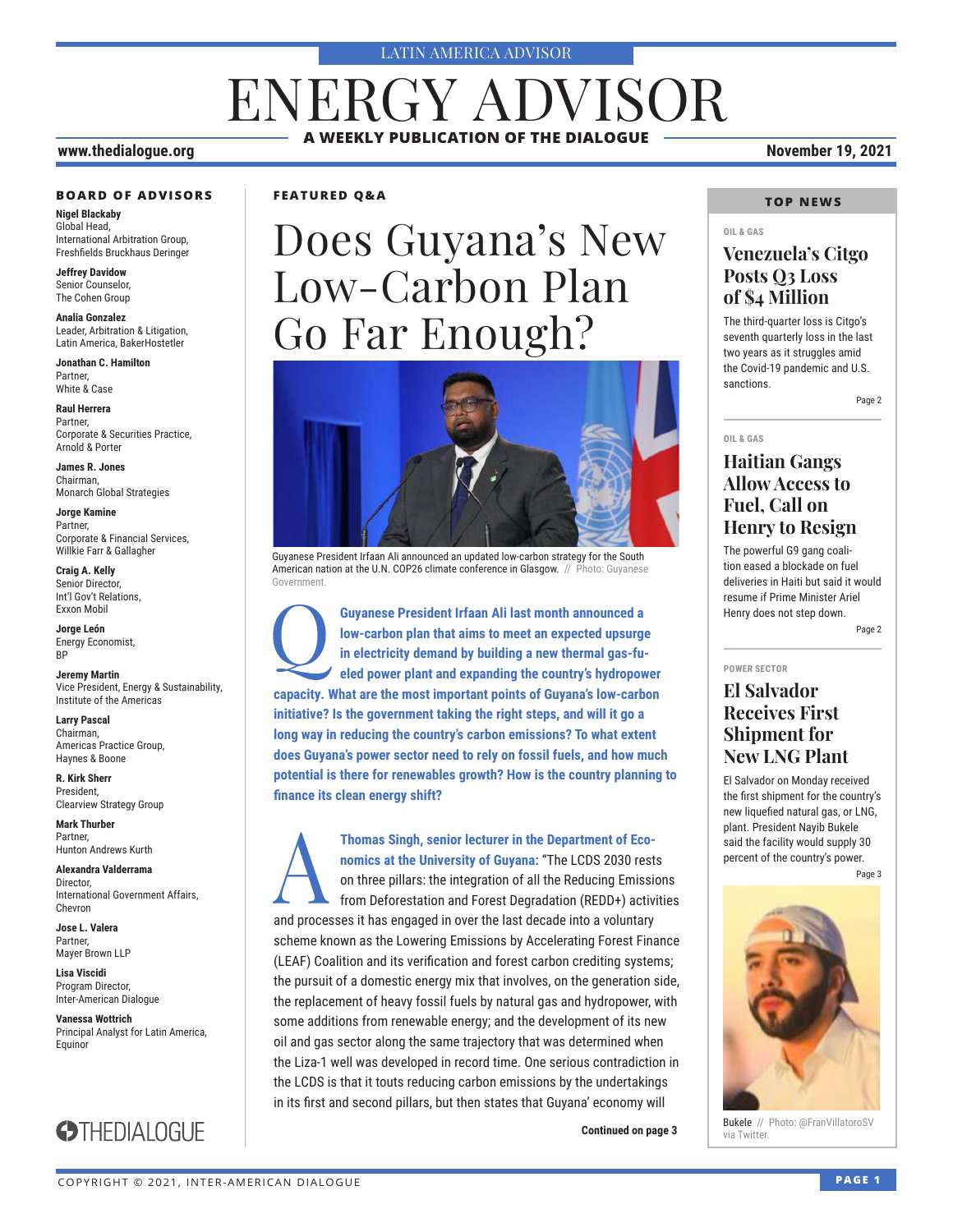#### **OIL AND GAS NEWS**

## Haitian Gangs Allow Fuel Deliveries, Call on PM to Resign

Haitian businesses were opening back up after the country's G9 gang coalition eased a blockade on fuel deliveries that had caused nationwide shortages for nearly a month, Reuters reported Monday. The powerful G9, which controls key parts of western Port-au-Prince, over the weekend began allowing trucks to access the main Varreux fuel terminal. Jimmy "Barbecue" Chérizier, the leader of G9, last Friday announced a seven-day reprieve for hospitals,

### **The gangs' leader said roadblocks would resume if Prime Minister Ariel Henry does not step down.**

schools and gas stations to send trucks to a refueling station. However, he emphasized that the flexibility is only temporary. Chérizier also repeated calls for Prime Minister Ariel Henry to resign, saying the roadblocks will resume if he does not step down, the AP reported. Henry took over as prime minister shortly after the assassination of President Jovenel Moïse in July, but he has struggled to contain gang-related violence and blockades since taking office. Henry has said his government will not negotiate with criminals and that the Haitian National Police has created security cordons to ensure the delivery of fuel, Reuters reported. Despite the lifting of blockades over the weekend, however, many drivers on Monday still could not access fuel, with some resorting to buying plastic containers on the black market, the wire service reported. "I spent the whole day yesterday looking for gas but without success," Oscar Julien, a truck driver who delivers construction material, told Reuters. "I have not yet managed to fill up at a pump, I had to buy on the street because I had to get home," Julien added.

## Guyana to Begin Oil Auction System in Q3 of Next Year: Jagdeo

Guyana will begin auctioning offshore oil blocks in the third quarter of next year, marking the end of the country's current system of direct awards, Vice President Bharrat Jagdeo announced last week. So far, contracts for the exploration and production of oil off the coast of Guyana have been based on direct negotiations between the government and international oil firms, including ExxonMobil, which operates the 120,000 barrel per day (bpd) Stabroek block. As the tender approaches, the government will determine whether companies with existing contracts should be excluded from participating, Jagdeo had said earlier. The government will also review whether it will invest in seismic surveys before the tenders or if it will auction the blocks without them. Jagdeo said the government will make these policy decisions in the following year. "Auctions and open bidding rounds tend to generate the best terms for governments because bidders compete to set the market value of the acreage," Valérie Marcel, associate fellow in the energy, environment and resources program [at Chath](http://www.thedialogue.org/wp-content/uploads/2021/06/LEA210604.pdf)am House, told the Energy Advisor in a **Q&A** published June 4. "But auctions require high investor interest to work for the state," she added. There are also certain risks for potential investors, as they would be making bids in an area that is still being claimed by Venezuela, Thomas Singh, senior lecturer in the Department of Economics at the University of Guyana, said in the same issue.

## Venezuela's Citgo Posts Third-Quarter Loss of \$4 Million

Venezuelan state oil company PDVSA's U.S.-based refiner, Citgo, on Monday posted its seventh quarterly loss in the last two years, Reuters reported. The refiner reported a third-quarter loss of \$4 million on weaker

#### **NEWS BRIEFS**

### **Venezuelan Appeals Court Holds Rare Hearing in Connection With Citgo 6**

A Venezuelan appeals court on Tuesday held a hearing on the case of six jailed executives of Venezuelan state oil company PDVSA's U.S.-based refiner, Citgo, Argus Media reported, citing a source close to the process. Such hearings are rare in the South American nation. The so-called Citgo 6, all of them U.S. citizens, remain imprisoned in the Helicoide jail in Caracas. The case is considered a test by President Nicolás Maduro as he attempts to leverage with the administration of U.S. President Joe Biden to lift economic sanctions.

## **Former Head of Mexico's Pemex Offers Cash in Exchange for Freedom**

The former head of Mexican state oil company Pemex, Emilio Lozoya, offered to pay in exchange for his freedom after he was jailed in early November after a judge ruled him to be at flight risk pending his trial on corruption charges, Argus Media reported. In a hearing last week, Lozoya's lawyer said the former CEO could pay approximately \$5 million "in the framework of a reparations agreement." Neither the judge in the case nor Mexico's public prosecutor's office has said that they are entertaining the offer.

### **Trinidad Warns of Tighter Financing on Oil and Gas**

The prime minister of LPG exporter Trinidad and Tobago last week warned of the economic risks of increased pressure on international banks to stop financing oil and gas exploration, Argus Media reported. After returning from the U.N. COP26 climate conference in Glasgow, Prime Minister Keith Rowley said the constraints on financing for oil and gas projects are "a dagger aimed at [Trinidad and Tobago's] heart."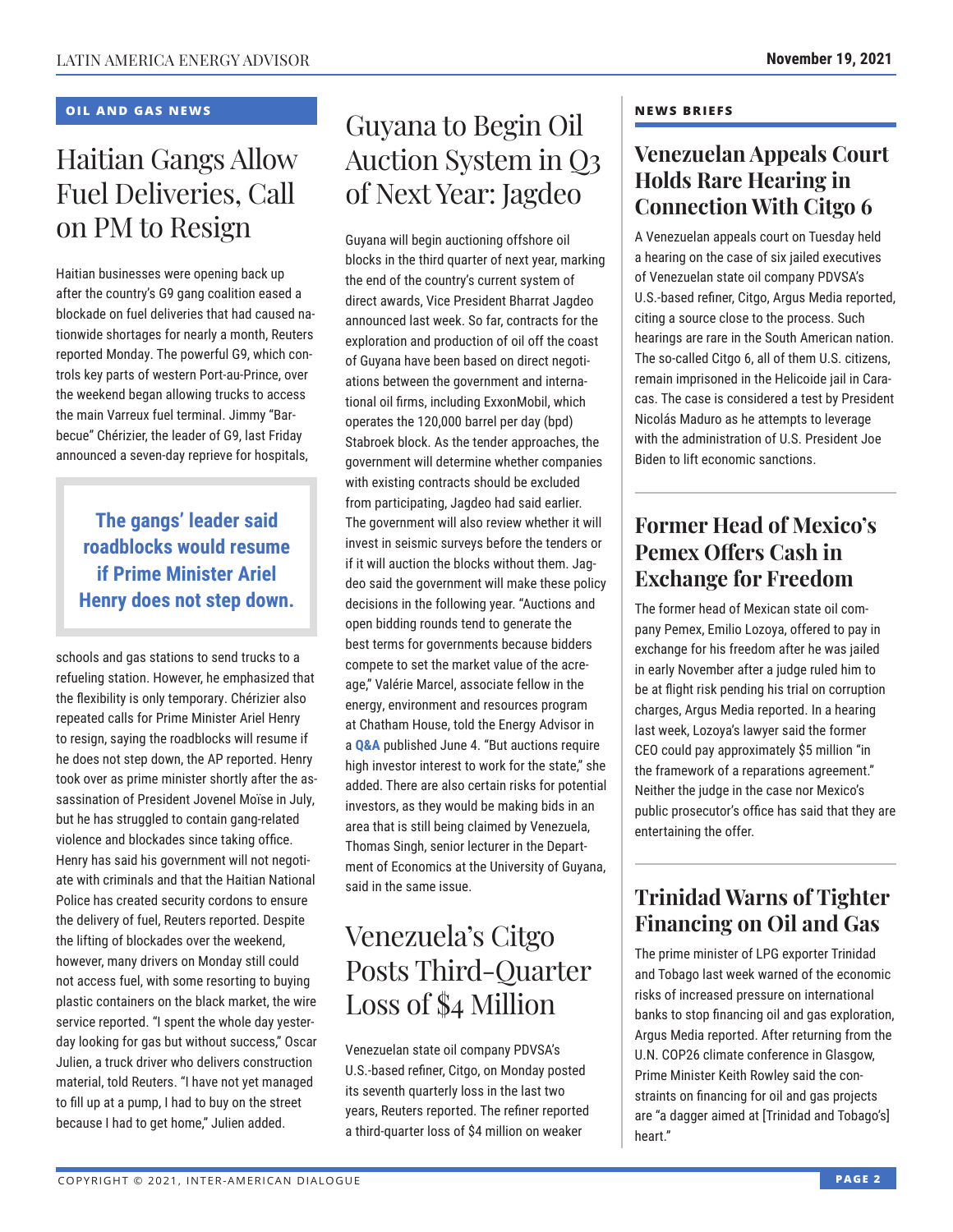marketing margins and outages, which cut its crude throughput to 85 percent from 87 percent in the second quarter. The company had registered a loss of \$248 million in the same period a year ago amid low demand for fuel amid coronavirus-related lockdowns. However, refined product exports rose to 136,000 barrels per day (bpd) from 132,000 bpd in the second quarter and 114,000 bpd a year ago, the company said. Earnings at Citgo, which is the United States' eighth-largest refiner, have struggled since the beginning of the Covid-19 pandemic and amid higher costs since U.S. sanctions cut its access to Venezuelan oil. "While our quarterly results were challenged despite an improved market environment, we are working to address operational issues," CEO Carlos Jordá said in a statement, the wire service reported. "Increased mobility is creating more demand for our products … I'm confident we are taking the necessary steps to finish 2021 strong," he added.

#### **POWER SECTOR NEWS**

## El Salvador Receives First Shipment for New LNG Plant

El Salvador on Monday received the first shipment from a storage and regasification vessel to supply the country's new liquefied natural gas, or LNG, plant, President Nayib Bukele said, Reuters reported. Speaking at a ceremony for the arrival of the LNG in the coastal town of Acajutla, the president said the plant will supply 30 percent of the Central American nation's energy, the wire service reported. In addition, the facility will diversify El Salvador's energy mix, reduce greenhouse gas emissions to below 600,000 tons of carbon dioxide per year and allow the country to begin using natural gas to generate electricity, Bukele said. "It is energy that is cheaper and cleaner than many of the other energies that our country currently produces and consumes," Bukele said. "We will greatly reduce the production of greenhouse gases," he added. Salvadoran firm Energía del

#### **FEATURED Q&A / Continued from page 1**

be 'maintaining' its net-zero status in oil and gas development. Apart from mentioning flaring emissions, there was no explicit consideration of carbon emissions in the development of oil and gas. A second contradiction is that the LCDS is claiming (for Guyana) all the carbon stored in its vast forest resources, and preparing the institutional infrastructure to attempt to pay for it, but it has not claimed ownership of the carbon sequestered in the petroleum resources that are being extracted from within its Exclusive Economic Zone. The recognition of carbon rights is, however, a key issue in the quest for net-zero emissions, so this is a matter of concern with the LCDS. The alternative of using natural gas to replace the heavy fuel used to generate electricity seems reasonable even if it means continuing the use of fossil fuels for a while longer. The cost of bringing the gas to shore is approaching a billion dollars. A proper cost-benefit study seems warranted (but will not be undertaken). Other concerns are that the LCDS commits Guyana to a hydroelectric dam, though such dams can contribute to global warming. While solar and wind are mentioned, there was no reference to advanced biofuels such as cellulosic ethanol that could use sugar cane bagasse as its primary feedstock at time when the government has also committed to revitalizing its sugar industry."

**A**<br> **A**<br> **A**<br> **A**<br> **A**<br> **EXECUTE SEE SERVING SEE SERVING SERVIDE SERVIDE SERVIDE SERVIDE SERVIDE SERVIDE SERVIDE SERVIDE SERVIDE SERVIDE SERVIDE SERVIDE SERVIDE SERVIDE SERVIDE SERVIDE SERVIDE SERVIDE SERVIDE SERVIDE SERV sistant professor at Augustana University:** "The Low Carbon Development Strategy 2030 (LCDS) is an ambitious, feasible and responsible plan for Guyana. Recognizing its unique position as a carbon sink, Guyana demands protection of the rain forests and adherence to the Paris Climate Agreement goals. But, it must also reconcile its newfound oil industry development with its climate actions. The state also recognizes that oil as an energy source is finite, and that its use will be reduced over the next few decades

as the world transitions to greener energy sources such as lithium-ion-powered electric vehicles. Guyana wants to capitalize on the

### **The Low Carbon Development Strategy 2030 ... is an ambitious, feasible and responsible plan for Guyana."**

**— Jennapher Lunde Seefeldt**

oil discovery but also protect the valuable forest resource, hence the updated LCDS. What is interesting about Guyana's plan is the no flaring policy and its flaring tax. 'All flaring will be taxed at \$45 per [metric ton] of carbon, along with a payment for the actual gas lost.' Waste management is also the responsibility of the oil producer, reducing costs for the state. The taxes incentivize cleaner development and offer income to the state to use for green development projects. The government has also indicated its intent to seize more REDD+ ('Reducing Emissions from Deforestation and Forest Degradation') opportunities, in addition to the one it has with Norway. The state is working with a U.S. organization to market the country's carbon credits. From Norway, Guyana has secured \$250 million. This income can also help fund the energy shift, as well as provide funds to health, education and infrastructure projects that the country needs."

Arthur Deakin, co-director of<br>the energy program at Americ<br>Market Intelligence: "Guyana"<br>Low Carbon Development Stra **the energy program at Americas Market Intelligence:** "Guyana's Low Carbon Development Strategy (LCDS) will serve as a blueprint to reduce 70 percent of its emissions by 2027. Guyana will use its low deforestation rates and vast forest coverage, which accounts for 87 percent of its land mass, to offset its carbon emissions. The government seeks to monetize its carbon sink by selling carbon credits **Continued on page 6**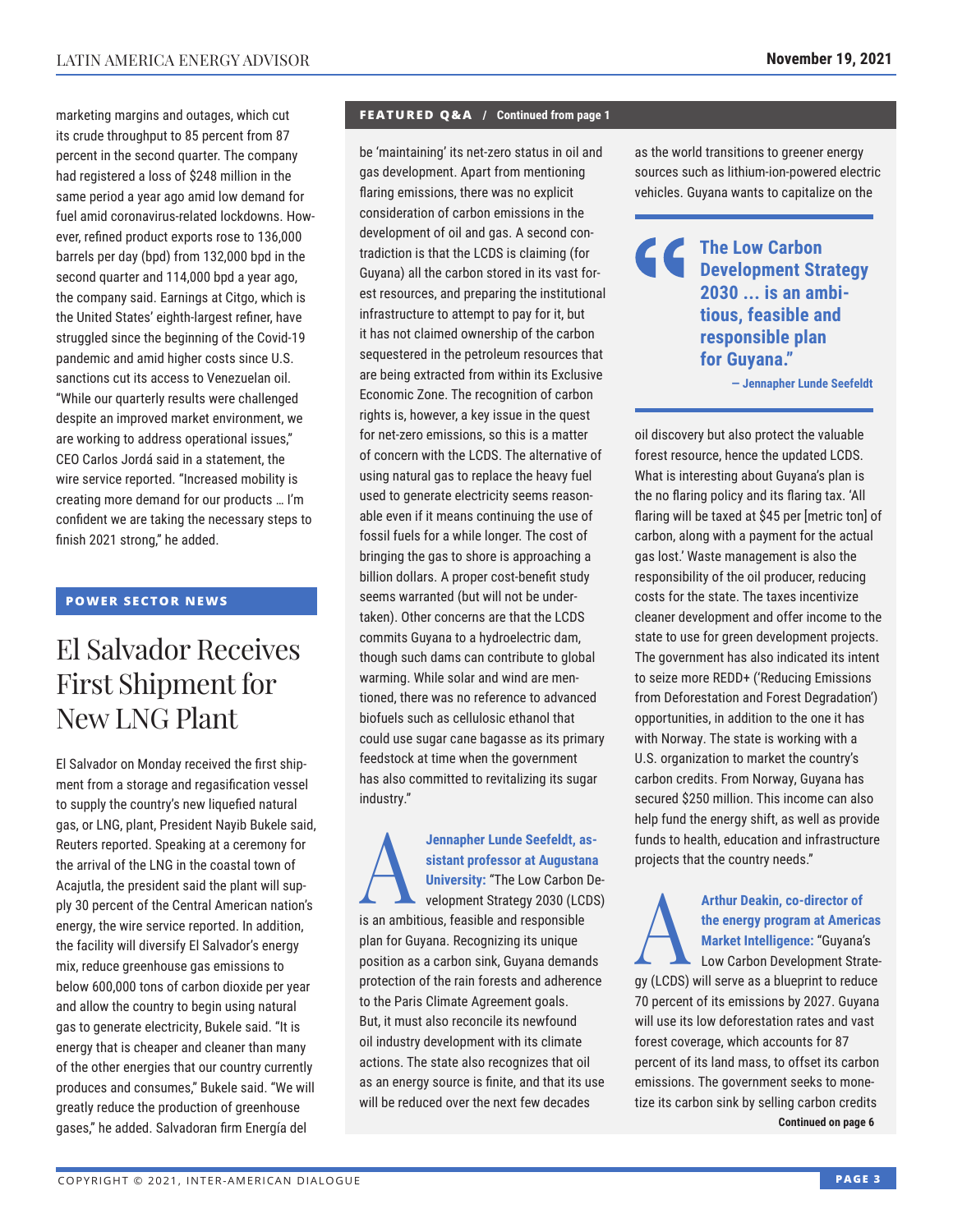Pacífico is managing the \$1 billion project alongside partner Invenergy, a Chicago-based power generation developer. The project marks the country's largest-ever private investment, according to the president's office. The plant is expected to generate 378 megawatts of power.

#### **POLITICAL NEWS**

## White House Bans Nicaraguan Officials From Entering U.S.

The administration of U.S. President Joe Biden on Tuesday banned officials of the Nicaraguan government from entering the United States, a move in response to the Central American nation's recent presidential election, which Biden previously denounced as a "pantomime." The travel ban prohibits entry for all "elected officials" as well as security force members, judges, mayors and others the United States views as undermining democracy in Nicaragua, Reuters reported. "The repressive and abusive acts of the Ortega government and those who support it compel the United States to act," Biden said in the White House statement. "The Ortega government's crackdown on opposition leaders, civil society leaders, and journalists in preparation for the November 2021 Nicaraguan presidential and legislative elections harms the institutions and processes essential to a functioning democracy," he added. The decree came a day after the United States, the United Kingdom and Canada announced sanctions against Nicaraguan officials and entities, including the public ministry. Ortega has blasted the United States as a "Yankee imperialist" meddling in Nicaragua's domestic affairs.

## Cuba Deploys Security Forces to Prevent Protests

The Cuban government early on Monday deployed security forces in anticipation of a

## **ADVISOR Q&A**

## What Do Sunday's Midterm Results Mean for Argentina?

The Peronist coalition of Argen-<br>tine President Alberto Fernán-<br>dez suffered a major defeat in<br>Sundav's midterm legislative **tine President Alberto Fernández suffered a major defeat in Sunday's midterm legislative elections, losing control of the country's Senate. While the Peronists appear to have maintained their position as the largest bloc in the lower house, they lost seats there, which will force them to negotiate with smaller parties. What are the main reasons behind the Peronists' losses in the election? What will the results mean for the president's agenda, including his government's negotiations with the International Monetary Fund and his ability to win passage of a long-term economic plan? How successful will Fernández be in cooperating with the opposition—and with competing factions within his own coalition?**

Miguel Kiguel, executive di-<br>
rector of EconViews in Buen<br>
Aires: "The midterm election<br>
marked an important victory **rector of EconViews in Buenos Aires:** "The midterm elections marked an important victory for the opposition, which won by nine percentage points at the national level. The opposition comfortably carried key provinces such as Mendoza, Córdoba, Santa Fe and Entre Ríos, and it managed to gain the flagship province of Buenos Aires by 1.5 percentage points. It seems that the president is trying the strengthen his leadership and move toward moderation, announcing that there will be an agreement with the IMF and that he will send Congress a medium-term economic program. At the same time, he said he will resist any type of macro-adjustment, which

planned protest demanding democracy, the latest sign of boiling social discontent in the Caribbean nation, The Wall Street Journal reported. Police officers in Havana and other cities, including secret police and civilian milof course, the IMF would like to see. In the meantime, there is no room for inaction. The central bank has no reserves, the real exchange rate continues to appreciate, the spread between the official and the parallel exchange rates exceeds 100 percent and has become an unsurmountable obstacle to increase reserves, the fiscal deficit remains

**In the end, the moderate wing of the government coalition will prevail..."**

**— Miguel Kiguel**

high and there is a need to cut at least energy subsidies. Additionally, the country risk remains above 1,700 points, making the debt unsustainable unless there are changes. These indicators are a nonstarter for an IMF program. We believe that, in the end, the moderate wing of the government coalition will prevail and that Argentina will avoid entering into arrears with the IMF by reaching an agreement by March. The opposition will probably not endorse the program, but it will not block it, either. It won't be smooth sailing until then, but in the end, both Argentina and the IMF will have to make compromises."

**EDITOR'S NOTE: More commentary on this topic appears in th[e Q&A of T](http://www.thedialogue.org/wp-content/uploads/2021/11/LAA211116.pdf)uesday's issue of the Latin America Advisor.**

itants stationed at the homes of protest organizers, prevented protesters from marching, the newspaper reported, citing residents in several Cuban cities. There were no reports of massive demonstrations, but dissidents said the gov-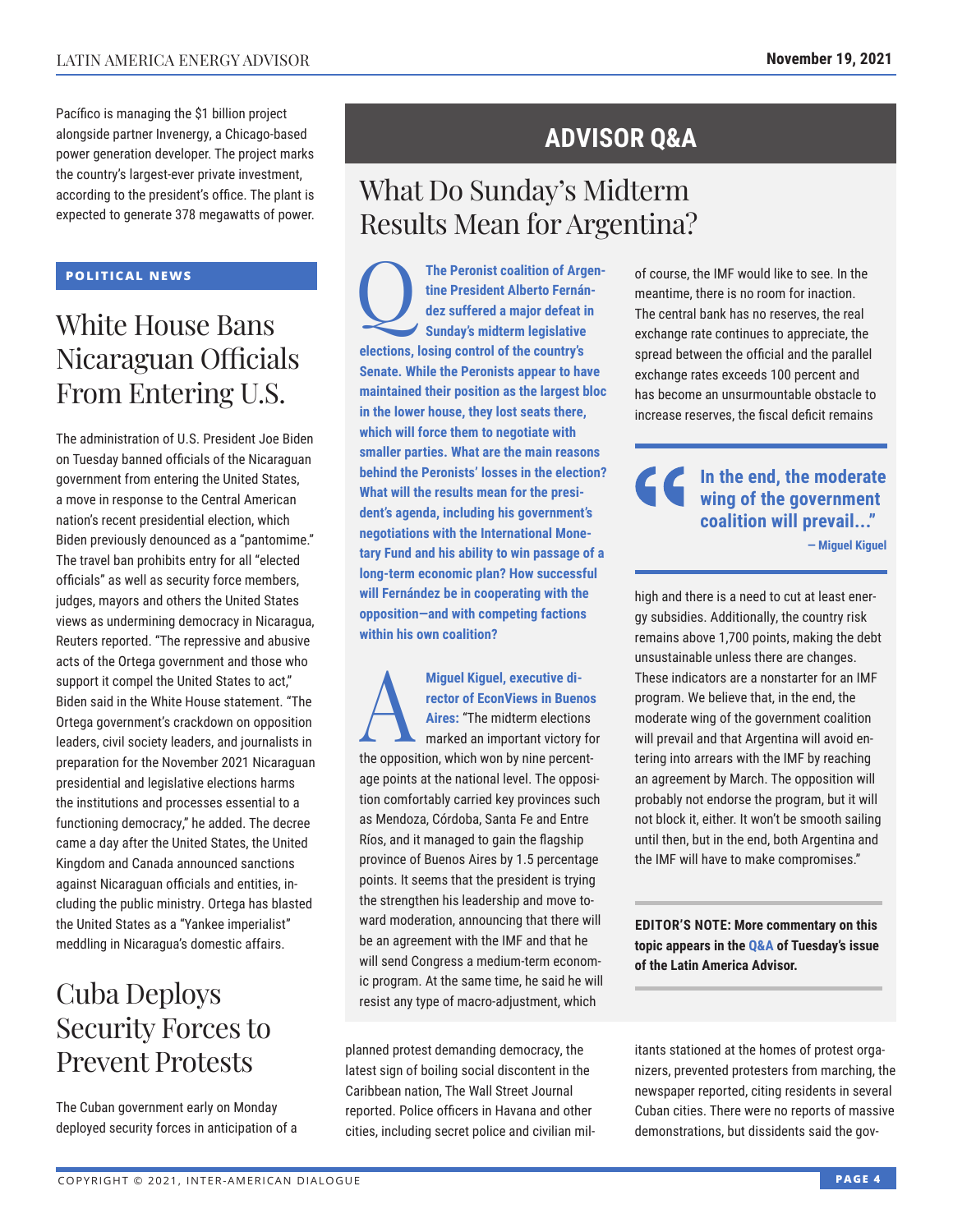#### **NEWS BRIEFS**

### **Ally of Venezuela's Maduro Pleads Not Guilty in U.S. Court**

Colombian businessman Alex Saab, a close ally to Venezuelan President Nicolás Maduro, pleaded not guilty on Monday during his arraignment in U.S. federal court in Miami in connection with money laundering charges, the Associated Press reported. Saab stands accused of paying bribes to siphon off \$350 million from Venezuelan state contracts to build housing for Maduro's government. After seven charges were dismissed, he is facing just a single count of conspiracy to commit money laundering. [Editor's note: See related **[Q&A](http://www.thedialogue.org/wp-content/uploads/2021/11/LAA211101.pdf)** in the Nov. 1 issue of the daily Advisor.]

### **Mexican Supreme Court Rejects Attempt to Extend Chief Justice's Term**

Mexico's Supreme Court on Tuesday declared unconstitutional an attempt by the party of President Andrés Manuel López Obrador to extend the term of the court's chief justice, Reuters reported. Mexico's Congress in April lengthened the chief's term, which was seen as a potential test for extending López Obrador's term past 2024, the wire service reported.

### **Turkish Authorities Arrest Suspect in Assassination of Haiti's Jovenel Moïse**

Turkish authorities have arrested businessman Samir Handal, a suspect of "great interest" in the assassination of Haitian President Jovenel Moïse last July, said Haitian Foreign Minister Claude Joseph, the Voice of America reported Tuesday. Turkey's state-run media reported Handal is being detained in Istanbul after court officials issued a 40-day custody order, the Associated Press reported. Handal was arrested during a layover in Istanbul as he traveled from the United States to Jordan.

ernment's security deployment demonstrates its nervousness about mounting discontent among Cubans, palpable since unprecedented and spontaneous anti-government protests last July. "The surveillance is intense," Manelyn Morales, a member of a Catholic charity in the eastern city of Camagüey, told The Wall Street Journal. "Neighbors from the Committees for Defense of the Revolution are making rounds," she added, in reference to neighborhood watch committees that monitor dissident activity. Opposition activists, many of them young artists, had organized the "Civic March for Change" as a nationwide rally scheduled for Monday afternoon to protest the lack of liberties under the Communist Party that has ruled Cuba for more than six decades, The New York Times reported. However, fearing violence, organizers toned down their plans in recent days.

#### **ECONOMIC NEWS**

## Colombia to Launch First Auction Round for Gold Exploration

Colombia will launch its first auction round for gold exploration contracts early next year, the head of the national mining agency said on Tuesday, as the country seeks to diversify its minerals output, Reuters reported. "What we expect is to have the first mining round for gold at the start of next year," Juan Miguel Durán told Reuters on the sidelines of the Colombia Gold Symposium in Medellín. Durán added that the areas up for bidding would be located across the country and that any proposals will be subject to counteroffers. He also said that the agency will discuss any potential project with local communities and governments as well as provide initial technical information and communicate with environmental regulators. "All this helps the investor to have much more information," he said. "It's the first time that we as an agency, as a mining authority, are proposing areas, we're not waiting to get proposals on specific areas." Colombia has long touted its largely untapped deposits of gold and copper as the future of its mining

industry, especially amid concerns over coal output and prices. "President Iván Duque's mining as one of the engines of economic recovery," Karla Schiaffino, senior analyst of Latin America insights at Verisk Maplecroft, told the daily Advisor in a **[Q&A](http://www.thedialogue.org/wp-content/uploads/2020/10/LAA201016.pdf)** published Oct. 16, 2020, following comments by Mines and Energy Minister Diego Mesa that the future of Colombia's mining industry lies in metals and not coal. "Notwithstanding a relatively stable regulatory framework, mining companies face significant challenges to their social license to operate," she added.

## Peru Eying Creation of Central Bank Digital Currency

Peru is looking to develop a central bank digital currency, the head of the country's central bank, Julio Velarde, said Tuesday, Reuters reported. The South American country's central bank is working with its counterparts in India, Singapore and Hong Kong on the initiative and wants to keep pace with fast-developing cryptocurrencies, Velarde told business leaders at a conference in Lima. "We are not going to be

### **We don't want to fall behind."**

**— Julio Velarde**

the first, because we don't have the resources to be first and face those risks," Velarde said. "But we don't want to fall behind. At least we are at the same level or perhaps even further ahead than similarly sized peers, although behind Mexico and Brazil." Chile is also among the countries examining the possible rollout of a central bank digital currency. Such a currency would be distinct from cryptocurrencies such as Bitcoin because it would give its holders a direct claim on the central bank, equal to that of physical cash, Reuters reported. Regulators around the world have been alarmed at the rapidly expanding market for cryptocurrencies, which are not regulated by central banks, the wire service reported.